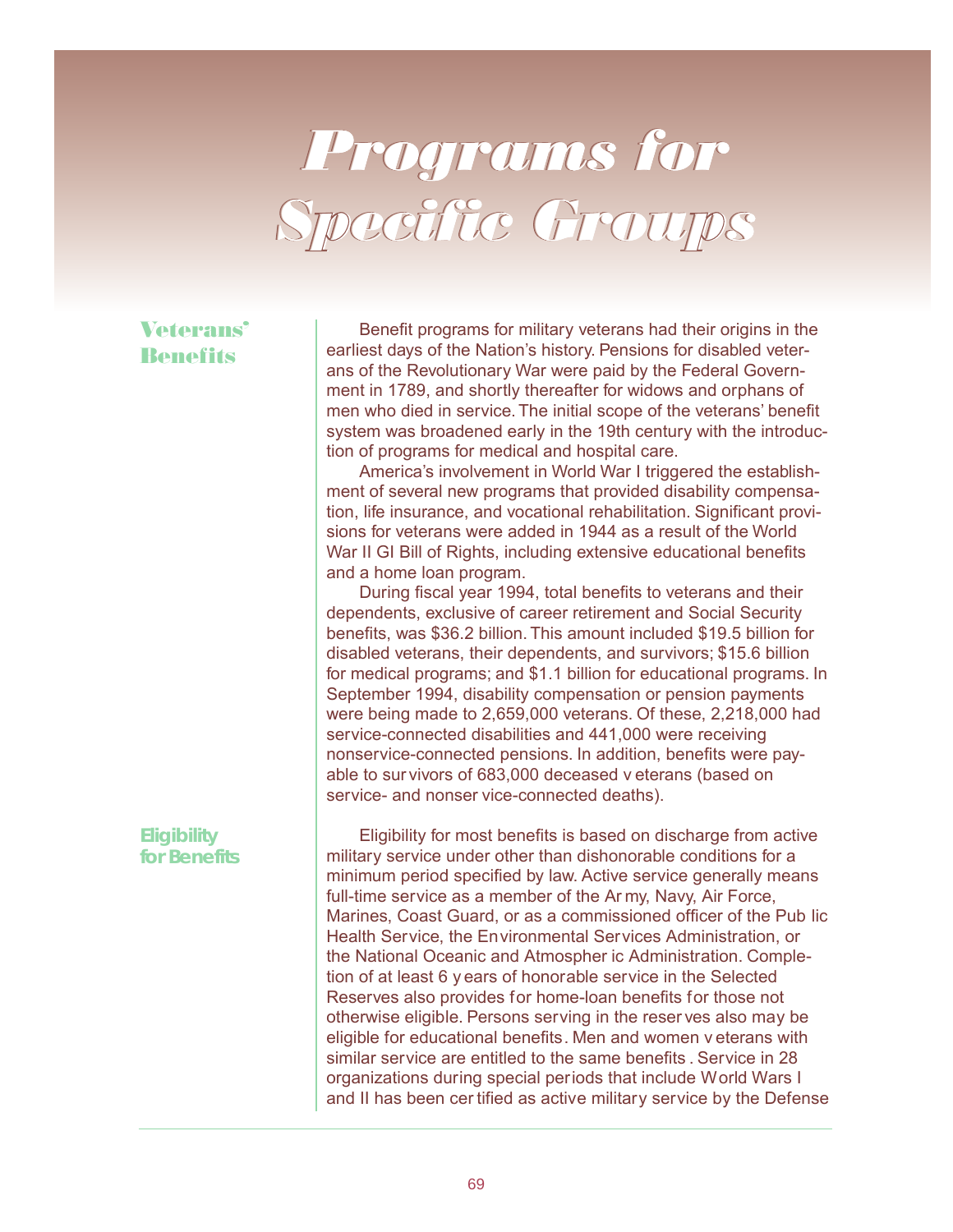Department. Members of these groups may be eligible for veterans' benefits if the Defense Department certifies their service and issues a discharge under honorab le conditions.

 Many of the benefits and services provided to veterans were adopted to help war veterans readjust to civilian life. These benefits include but are not limited to disability compensation, benefits for survivors, health care, and educational assistance and training.

### Disability Compensation

Service-Connected Disabilities.—The disability compensation program pays monthly cash benefits to veterans whose disabilities resulted from injuries or diseases incurred or aggravated by active military duty, whether in wartime or peacetime. The amount of monthly compensation depends on the degree of disability, rated as the percentage of normal function lost. Payments range from \$94 a month for a 10% disability to \$1,924 a month f or total disability. Additional amounts may be paid when a veteran suffers severe disabilities. Veterans who have at least a 30% service-connected disability are entitled to an additional allowance for dependents. The amount, up to \$240 a month for a spouse and two children, is based on the number of dependents and the degree of disability.

Nonservice-Connected Disabilities.—Monthly benefits are provided to wartime veterans with limited income and resources who are totally and permanently disabled because of conditions not

| PROGRAMS FOR SPECIFIC GROUPS               |                                                                                                                                                                                                                                                                                                                                                                                                                                                                                                                                                                                                                                                                                                                                                                                                                     |  |
|--------------------------------------------|---------------------------------------------------------------------------------------------------------------------------------------------------------------------------------------------------------------------------------------------------------------------------------------------------------------------------------------------------------------------------------------------------------------------------------------------------------------------------------------------------------------------------------------------------------------------------------------------------------------------------------------------------------------------------------------------------------------------------------------------------------------------------------------------------------------------|--|
|                                            | Department. Members of these groups may be eligible for veter<br>benefits if the Defense Department certifies their service and<br>issues a discharge under honorab le conditions.                                                                                                                                                                                                                                                                                                                                                                                                                                                                                                                                                                                                                                  |  |
| <b>Types</b><br>and Amounts<br>of Benefits | Many of the benefits and services provided to veterans we<br>adopted to help war veterans readjust to civilian life. These ben<br>include but are not limited to disability compensation, benefits t<br>survivors, health care, and educational assistance and training                                                                                                                                                                                                                                                                                                                                                                                                                                                                                                                                             |  |
|                                            | <b>Disability Compensation</b>                                                                                                                                                                                                                                                                                                                                                                                                                                                                                                                                                                                                                                                                                                                                                                                      |  |
|                                            | There are two major cash payment programs for veterans.<br>The first program provides benefits to the veteran with service<br>connected disabilities and, on the v eteran's death, benefits are<br>paid to the eligible spouse and children. These benefits are not<br>means tested. The second program provides benefits to vetera<br>who have nonservice-connected disabilities. These benefits,<br>however, are means tested.                                                                                                                                                                                                                                                                                                                                                                                    |  |
|                                            | Service-Connected Disabilities.-The disability compensati<br>program pays monthly cash benefits to veterans whose disabili<br>resulted from injuries or diseases incurred or aggravated by ac<br>military duty, whether in wartime or peacetime. The amount of<br>monthly compensation depends on the degree of disability, rate<br>the percentage of normal function lost. Payments range from \$<br>month for a 10% disability to \$1,924 a month f or total disability<br>Additional amounts may be paid when a veteran suffers severe<br>disabilities. Veterans who have at least a 30% service-connecte<br>disability are entitled to an additional allowance for dependents<br>amount, up to \$240 a month for a spouse and two children, is<br>based on the number of dependents and the degree of disabilit |  |
|                                            | Nonservice-Connected Disabilities.-Monthly benefits are<br>provided to wartime veterans with limited income and resource<br>who are totally and permanently disabled because of condition                                                                                                                                                                                                                                                                                                                                                                                                                                                                                                                                                                                                                           |  |
|                                            | 1997 compensation rates*                                                                                                                                                                                                                                                                                                                                                                                                                                                                                                                                                                                                                                                                                                                                                                                            |  |
|                                            | <b>Disability</b><br>Monthly rate<br>10%<br>\$94<br>20%<br>\$179<br>30%<br>\$274<br>40%<br>\$391<br>50%<br>\$558<br>60%<br>\$703<br>70%<br>\$887<br>80%<br>\$1,028<br>90%<br>\$1,157<br>100%<br>\$1,924<br>*Effective December 1, 1996. For single veterans without dependents.                                                                                                                                                                                                                                                                                                                                                                                                                                                                                                                                     |  |
|                                            |                                                                                                                                                                                                                                                                                                                                                                                                                                                                                                                                                                                                                                                                                                                                                                                                                     |  |
|                                            | 70                                                                                                                                                                                                                                                                                                                                                                                                                                                                                                                                                                                                                                                                                                                                                                                                                  |  |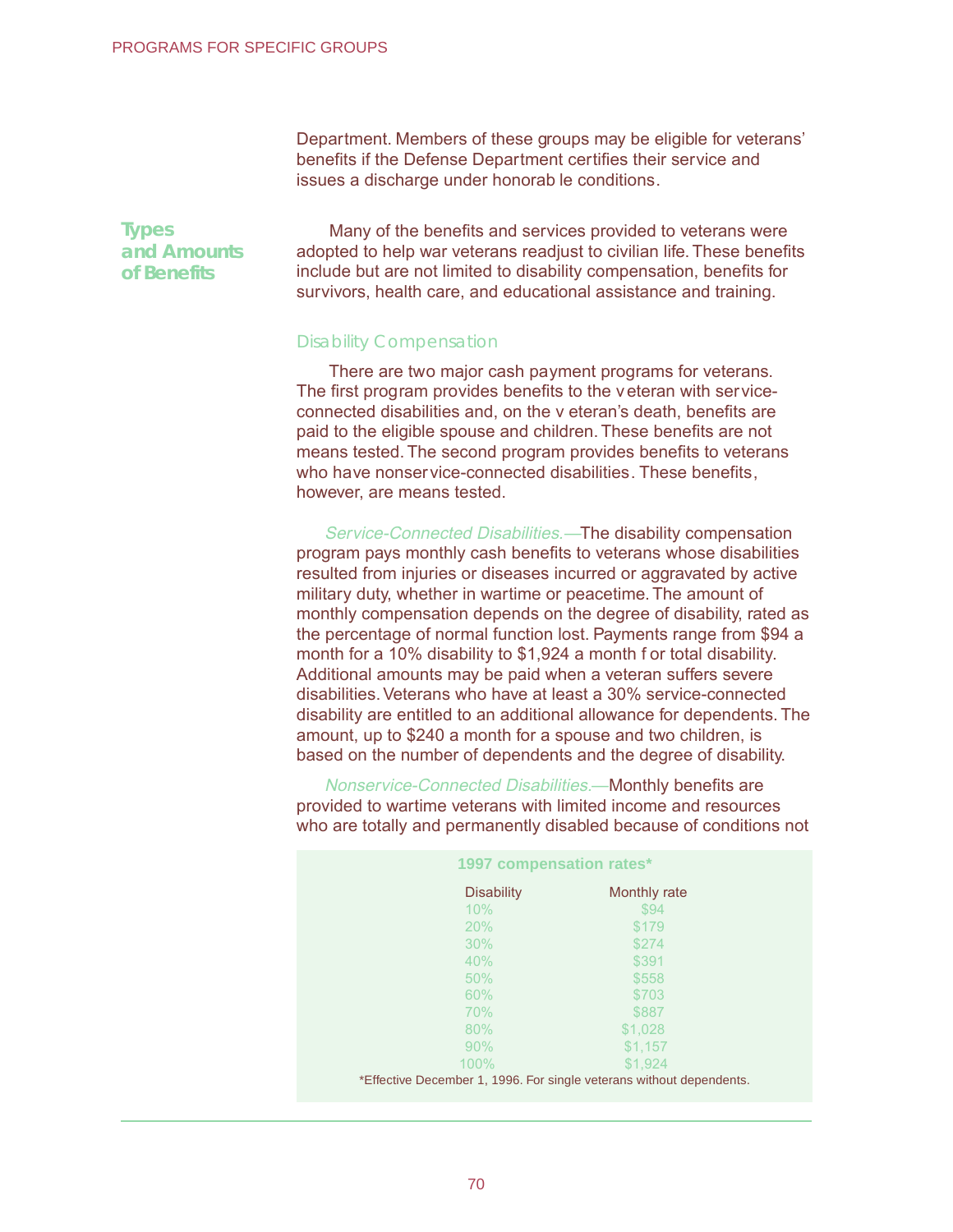#### Benefits for Survivors

|                      |                                                                                                                                                                                                                                                                                                                                                                                                                                                                                                                                                                                                                                         | <b>VETERANS BENEFITS</b> |
|----------------------|-----------------------------------------------------------------------------------------------------------------------------------------------------------------------------------------------------------------------------------------------------------------------------------------------------------------------------------------------------------------------------------------------------------------------------------------------------------------------------------------------------------------------------------------------------------------------------------------------------------------------------------------|--------------------------|
| honorable.           | ributable to their military service. To qualify for these pensions,<br>eteran must have served in one or more of the following desig-<br>ted war periods: the Mexican Border Period, World War I, World<br>ar II, the Korean Conflict, the Vietnam Era, or the Persian Gulf<br>ar. Generally, the period of service must have lasted at least<br>days and the discharge or separation cannot have been                                                                                                                                                                                                                                  |                          |
|                      | Effective December 1, 1996, maximum benefit amounts for<br>nservice-connected disabilities range from \$707 per month for a<br>gle veteran without a dependent spouse or child to \$1,350 per<br>onth for a veteran in need of regular aid and attendance and<br>to has one dependent. For each additional dependent child, the<br>nsion is raised by \$120 per month. Benefits to veterans without<br>pendents are reduced to \$90 per month if they are receiving<br>g-term domiciliary or medical care from the Department of<br>terans Affairs (VA). Benefits are reduced by \$1 for each \$1 the<br>neficiary has in other income. |                          |
| nefits for Survivors |                                                                                                                                                                                                                                                                                                                                                                                                                                                                                                                                                                                                                                         |                          |
| mpensable by VA.     | The Dependency and Indemnity Compensation (DIC) pro-<br>am provides monthly benefits to surviving spouses, children<br>ounger than age 18, disabled, or students), and low-income<br>rents of servicemembers or veterans who died from: (1) a<br>ease or injury incurred or aggravated while on active duty or<br>tive duty for training; or (2) any injury incurred or aggravated in<br>Ine of duty while on inactive duty training; or (3) a disability                                                                                                                                                                               |                          |
|                      | <b>1997 Improved Death Pension</b>                                                                                                                                                                                                                                                                                                                                                                                                                                                                                                                                                                                                      |                          |
|                      | Recipient                                                                                                                                                                                                                                                                                                                                                                                                                                                                                                                                                                                                                               | Maximum<br>annual income |
|                      | Surviving spouse with-<br>No dependent children<br>One dependent child                                                                                                                                                                                                                                                                                                                                                                                                                                                                                                                                                                  | \$5,688<br>\$7,450       |
|                      | Surviving spouse in need of<br>regular aid and attendance with-<br>No dependent child<br>One dependent child                                                                                                                                                                                                                                                                                                                                                                                                                                                                                                                            | \$9,096<br>\$10,854      |
|                      | Surviving spouse permanently<br>housebound with-<br>No dependent children<br>One dependent child                                                                                                                                                                                                                                                                                                                                                                                                                                                                                                                                        | \$6,954<br>\$8,712       |
|                      | Increase for each additional<br>dependent child                                                                                                                                                                                                                                                                                                                                                                                                                                                                                                                                                                                         | \$1,445                  |
|                      | Pension rates for<br>each surviving child                                                                                                                                                                                                                                                                                                                                                                                                                                                                                                                                                                                               | \$1,445                  |
|                      |                                                                                                                                                                                                                                                                                                                                                                                                                                                                                                                                                                                                                                         |                          |
|                      |                                                                                                                                                                                                                                                                                                                                                                                                                                                                                                                                                                                                                                         |                          |
|                      | 71                                                                                                                                                                                                                                                                                                                                                                                                                                                                                                                                                                                                                                      |                          |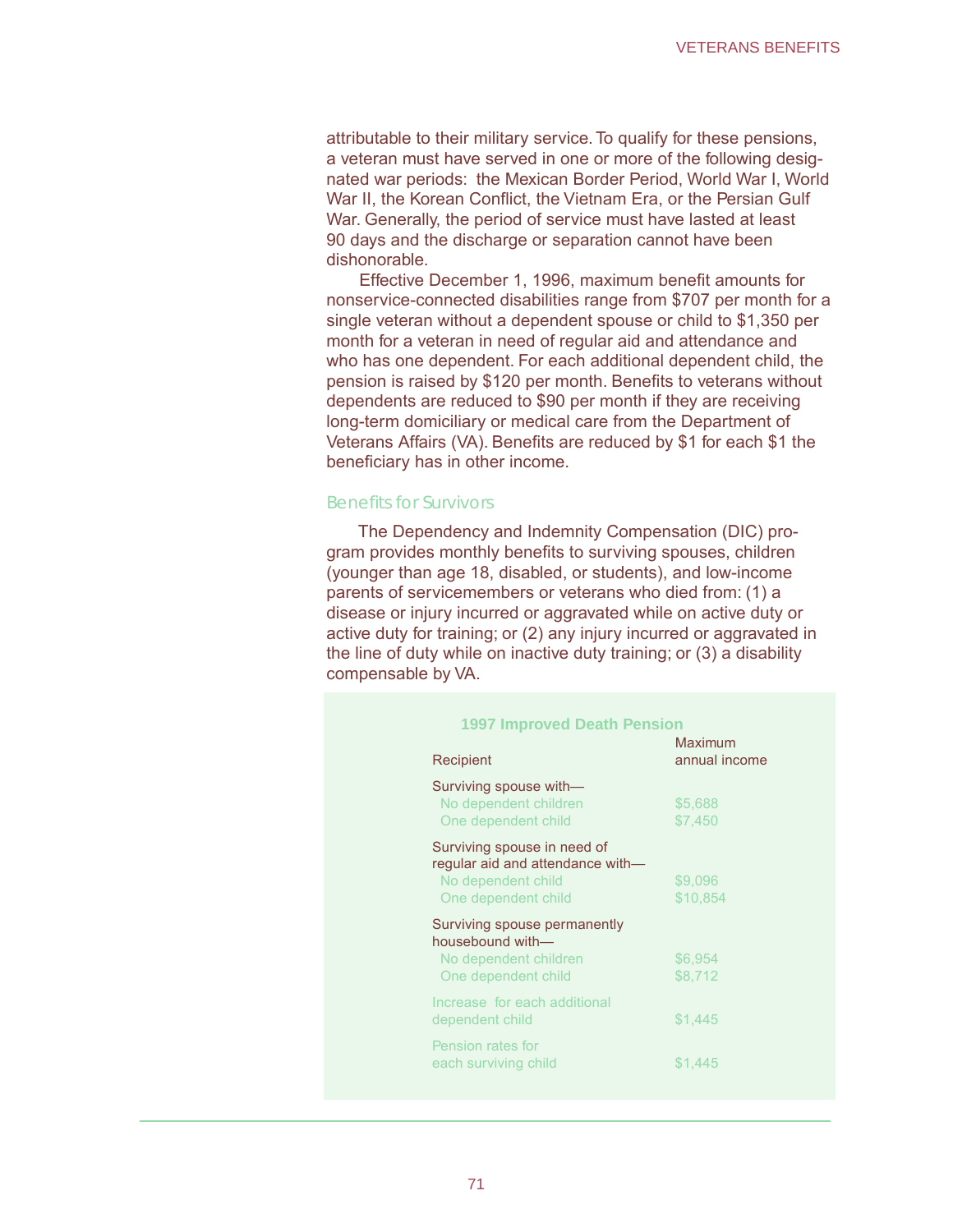The DIC program also provides for spouses and children of veterans who were totally service-connected disabled at the time of their death but whose deaths were not the result of their serviceconnected disability, if: (1) the veteran was continuously rated totally disabled for a period of 10 or more years immediately preceding death; or (2) the veteran was so rated for a period of not less than 5 years from the date of discharge from military service.

 Surviving spouses of veterans who died before January 1, 1993, receive a benefit amount that is based on the v eterans' pay grade. In 1997, for pay grades E-1 through E-6, a monthly rate of \$833 is paid to sur viving spouses. For grades E-7 through E-10, the amount ranges from \$861 to \$1,774 a month. If the veteran died on or after January 1, 1993, a basic monthly r ate of \$833 is payable. A surviving spouse receives an additional \$182 a month if the deceased veteran had been entitled to receiv e 100% serviceconnected compensation for at least 8 y ears immediately preceding death and the sur viving spouse was married to the veteran for those 8 years. The monthly amounts payable to eligible parents depend upon the income of the parents. The 1997 maximum for two parents is \$12,977; the maximum for one parent is \$9,654. PROGRAMS FOR SPECIFIC GROUPS<br>
The DIC program als<br>
veterans who were totalls<br>
their dreath but whose details<br>
connected disability, if: (1<br>
disability of raperion the date of the period of 1<br>
death; or (2) the veteran<br>
5 y

 In addition to their regular benefit, surviving spouses and parents may be granted a special allowance for the aid and attendance of another person if they are patients in a nursing home or require the regular assistance of another person.

Death Pension.—Surviving spouses and unmarried children of deceased veterans with wartime service may be eligible for a nonservice-connected pension based on need. The pension amount depends on the composition of the surviving family and the physical condition of the surviving spouse. Pensions range in 1997 from \$474 a month for a surviving spouse without dependent children to \$904 a month for a surviving spouse who is in need of regular aid and attendance and who has a dependent child. The pension is raised by \$120 a month for each additional dependent child.

#### Health Care Benefits

The Department of Veterans Affairs provides a nationwide system of hospital and other medical care.

Many health care benefits are provided to veterans who need certain types of care but not hospitalization—for example, nursing and domiciliary care, outpatient medical and dental treatment, treatment for alcohol and drug dependence, prosthetic services, and services and aids for the blind. Medical care is also provided for dependents and survivors of veterans.

Hospital and Outpatient Care.—Eligibility for VA hospital and outpatient care is divided into two categories: In the first category,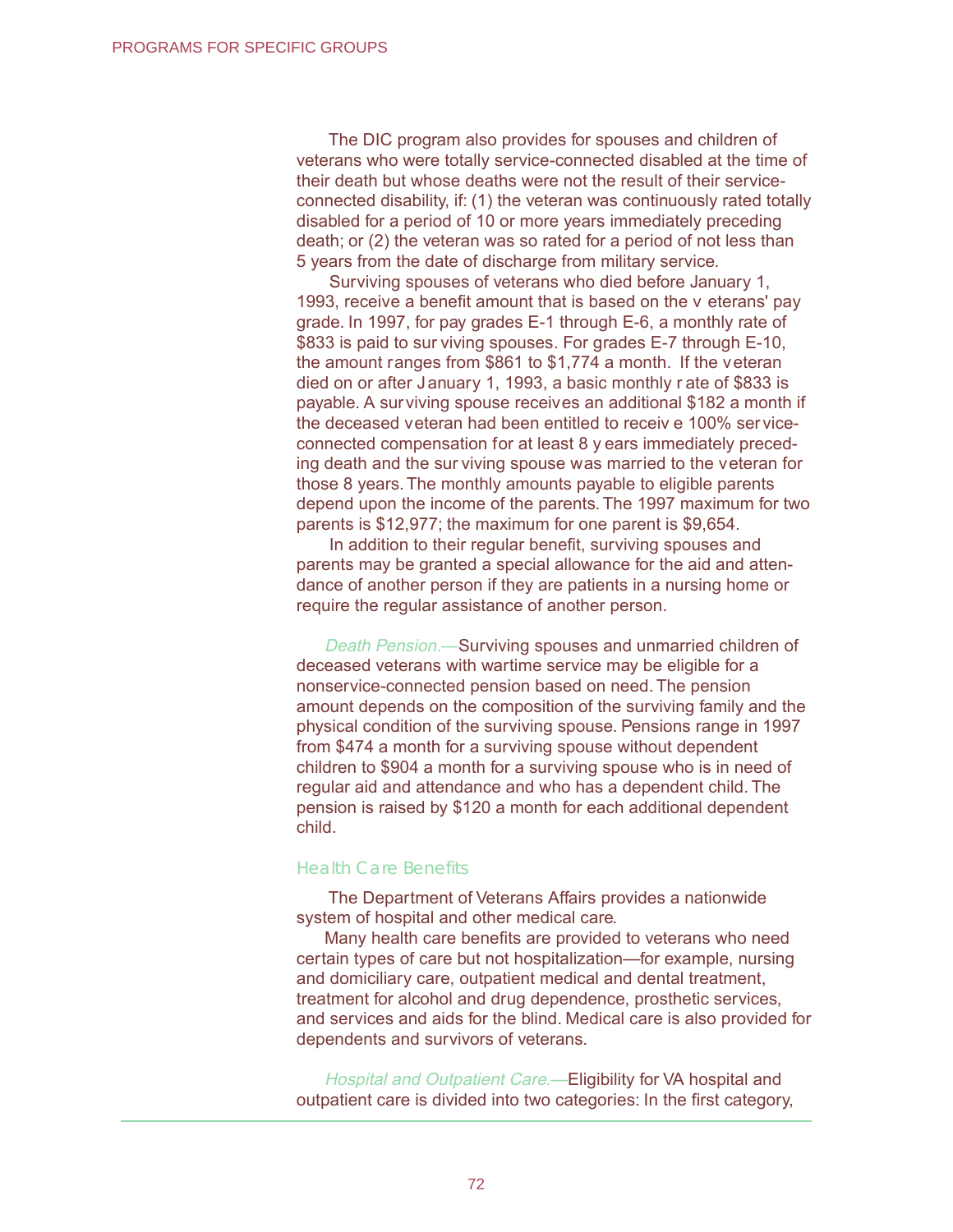VA provides any needed care to the extent and in the amount that Congress appropriates funds. In the second category, VA provides any needed care to the extent resources and facilities are available, if the veteran makes a copayment.

Category 1 is composed of the following veterans—

veterans in need of care for a service-connected condition;

veterans who have a compensable service-connected disability;

veterans whose discharge or release from active military service was for a compensable disability that was incurred or aggravated in the line of duty;

veterans who are former prisoners of war;

veterans of the Mexican Border period or World War I;

veterans who were exposed to Agent Orange in Vietnam, ionizing radiation, or environmental hazards in the Persian Gulf; and

veterans whose annual income and net worth is below the means test threshold, which is adjusted annually and published in January.

 Category 2 includes all other veterans (including nonservice connected veterans with incomes and net worth above the means test threshold and zero percent service-connected veterans needing care for any nonservice-connected disability). These veterans must agree to make copayments. These patients are responsible for the Medicare deductible for the first 90 days of care during any 365-day period. For each additional 90 da ys of hospital care, the patient pays one-half the deductible. In addition to these charges, the patient is charged \$10 a da y for hospital care and \$5 a da y for VA nursing home care. For outpatient care, the copayment is 20% of the cost of an a verage outpatient visit. VETERANS BENEFITS<br>
beeded care to the extent and in the amount that<br>
ides funds. In the second category VA provides<br>
of the extent resources and facilities are avail-<br>
is composed of the following veterans—<br>
is composed of

 Medical Care for Dependents and Survivors.—CHAMPVA, the VA Civilian Health and Medical Program, shares the cost of medical care for dependents and survivors of veterans. The following are eligible for the program provided they are not eligible for CHAMPUS (the health program administered by the Department of Defense for dependents of active duty personnel, and military retirees and their dependents) or Medicare: (1) The spouse or child of a veteran who has a permanent and total service-connected disability, (2) the surviving spouse or child of a veteran who died as a result of a service-connected condition, or